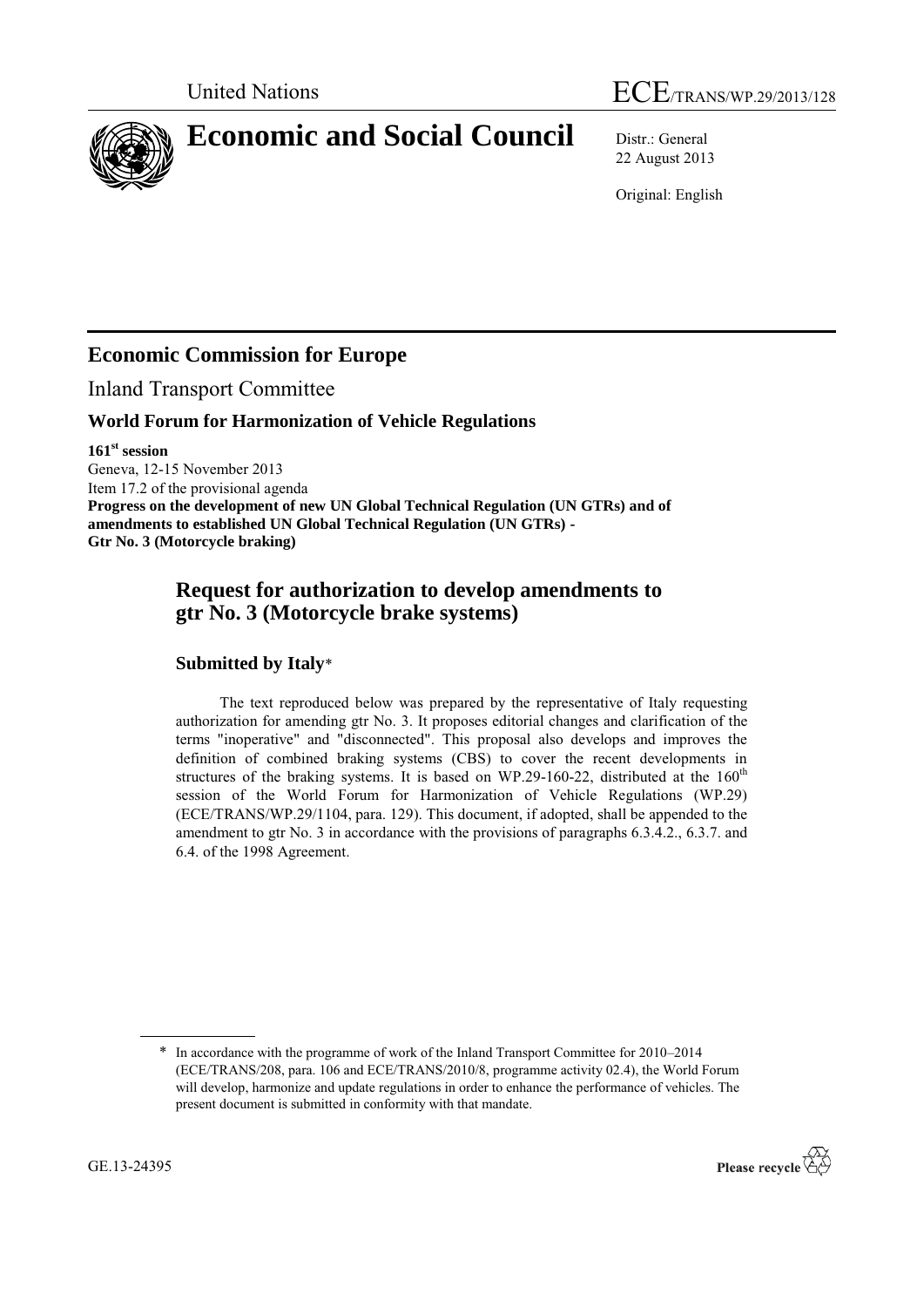#### **I. Introduction**

1. One of the main purposes of global technical regulation (gtr) No. 3 is to reduce the injuries and fatalities associated with motorcycle accidents by addressing the braking performance of motorcycles as a means of improving road safety.

2. Gtr No. 3 provides clear and objective test procedures and requirements that can be easily followed and also addresses the development of current Combined Braking Systems (CBS) and Anti-lock Braking System (ABS) technologies.

3. The objective of this proposal is to clarify the text of gtr No. 3 on motorcycle brake systems concerning the possible confusion in the interpretation of the terms "inoperative" and "disconnected".

4. The proposal also develops requirements for CBS to cover recent developments in structures of the braking systems.

5. The proposal introduces the text of the "K-method" into the gtr.

6. The proposal introduces the concept of a representative vehicle based on the provisions of Regulation No. 13-H.

#### **II. Justification of the amendments**

7. Concern had been raised on the interpretation of the terms "inoperative" and "disconnected". For the disconnected-method the brake-line pressure is the maximum braking pressure just before wheel-locking (higher than the ABS operating start pressure) where as for the inoperative-method the brake-line pressure is lower than the ABS operating start pressure, so the braking pressure during the K-measurement can be adjusted to a lower range than the ABS operating range. This amendment clarifies the situation by deleting both terms and using the term "inoperable". The dictionary definition for "inoperable" is "incapable of being implemented or operated; unworkable".

8. Clarification of cross-references to ensure that the correct test is used for the right category of vehicles.

9. Clarification is given on what should be considered as a representative vehicle.

10. The clarification of "fully cycling" ensures that the brake force modulates repeatedly or continuously during ABS braking. This allows for a wider range of modulations, not limited to the traditional ABS cycles. The term "cycle fully" has been replaced by "fully cycling" in the text for sake of consistency.

"The force applied is that which is necessary to ensure that the ABS will [evelend] fully] **be fully cycling** throughout each stop, down to 10 km/h."

11. This amendment updates the use of International System (SI) units and change in decimal points.

12. During testing, the brake application rate specified in paragraph 4.9.5.1. can result in a large number of test failures. Allowing the reduction tends to make the regulation more stringent by including a greater number of brake force application rates and eliminates restrictive test requirements.

13. The amendment to paragraph 3.1.4. clarifies the cross-reference and refers to the category of vehicles to prevent any misunderstanding that may have been created by the current cross-reference as to which category of vehicles were subject to the parking brake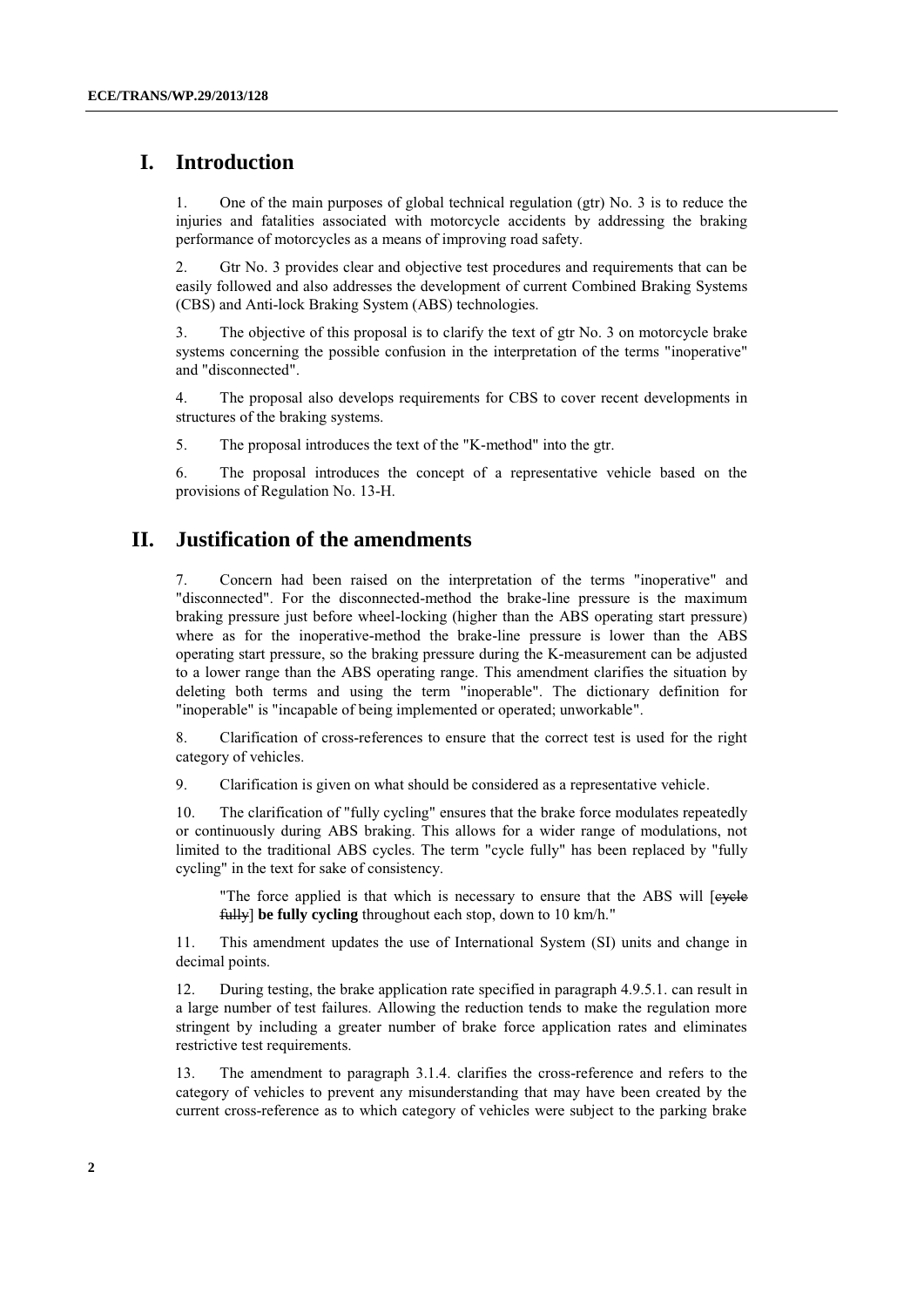test; the current cross-reference to the slope in paragraph 4.8.2. could be misunderstood as the parking brake test is also relevant to categories 3-1 and 3-3.

14. The K-method (alternative method for determining the peak brake coefficient (PBC)) text has been introduced as paragraph 5. rather than being referenced to allow for clarity and ease of reference especially if the K-method is updated.

15. The use of a representative vehicle with the specified tyres is being proposed when the vehicle being used for type approval makes it difficult to undertake the PBC test due to possible rear-wheel lift during maximum braking or not getting into the wheel lock, because of brake performance (brake lever stroke reaches full stroke before wheel locking).

16. The K-method PBC test is not for vehicles but for the test surface whereas the same specification tyre should always be used according to the American Society for Testing and Materials (ASTM) method. So from the point of view of test surface control, using same vehicle which means the same specification tyre for PBC test is more appropriate.

17. Tests undertaken during the initial gtr development have shown a correlation between K-method and ASTM method which supports the use of an alternative vehicle with the specified tyres.

18. The current provision in gtr No. 3 (paragraph 3.1.9.), requiring that "two separate brake systems may only share a common brake if a failure in one system does not affect the performance of the other" limits the application of CBS.

19. Not all CBS architectures can meet this requirement although they will outperform conventional brake systems.

20. However, not all CBS architectures were considered at the time when the original CBS requirements were drafted (in the 1980s) and, therefore, it is understood that the Working Party on Brakes and Running Gear (GRRF) did not intentionally exclude such systems by introducing this requirement.

21. In order to ensure that, in case of a failure of one system, the performance of the other system still equals that of a conventional system, it is proposed to allow that two separate brake systems share a brake and/or a transmission, provided that the other system meets the single brake system performance requirements in case of a failure of such shared components(s). To that end, a failure test is proposed for CBS brake systems of architecture B. The International Motorcycle Manufacturers Association (IMMA) is of the opinion that such a failure test requirement should ensure the acceptance of a CBS in terms of demonstrated robustness and guaranteed minimum braking performance.

22. This proposal will further contribute to the expansion of CBS, allowing even inexperienced riders to brake safer and achieve higher decelerations than with conventional brake systems, while ensuring that, in the case of a failure in one of the systems, at least the front or the rear brake can be actuated with a performance not less than that of a conventional system.

#### **III. Proposed amendments**

*In the text of the regulation (part B)*

Contents page:

*Add at the end of the current contents list, the following references to paragraph 5*, to read:

"**5. Alternative Method for the determination of Peak Braking Coefficient**"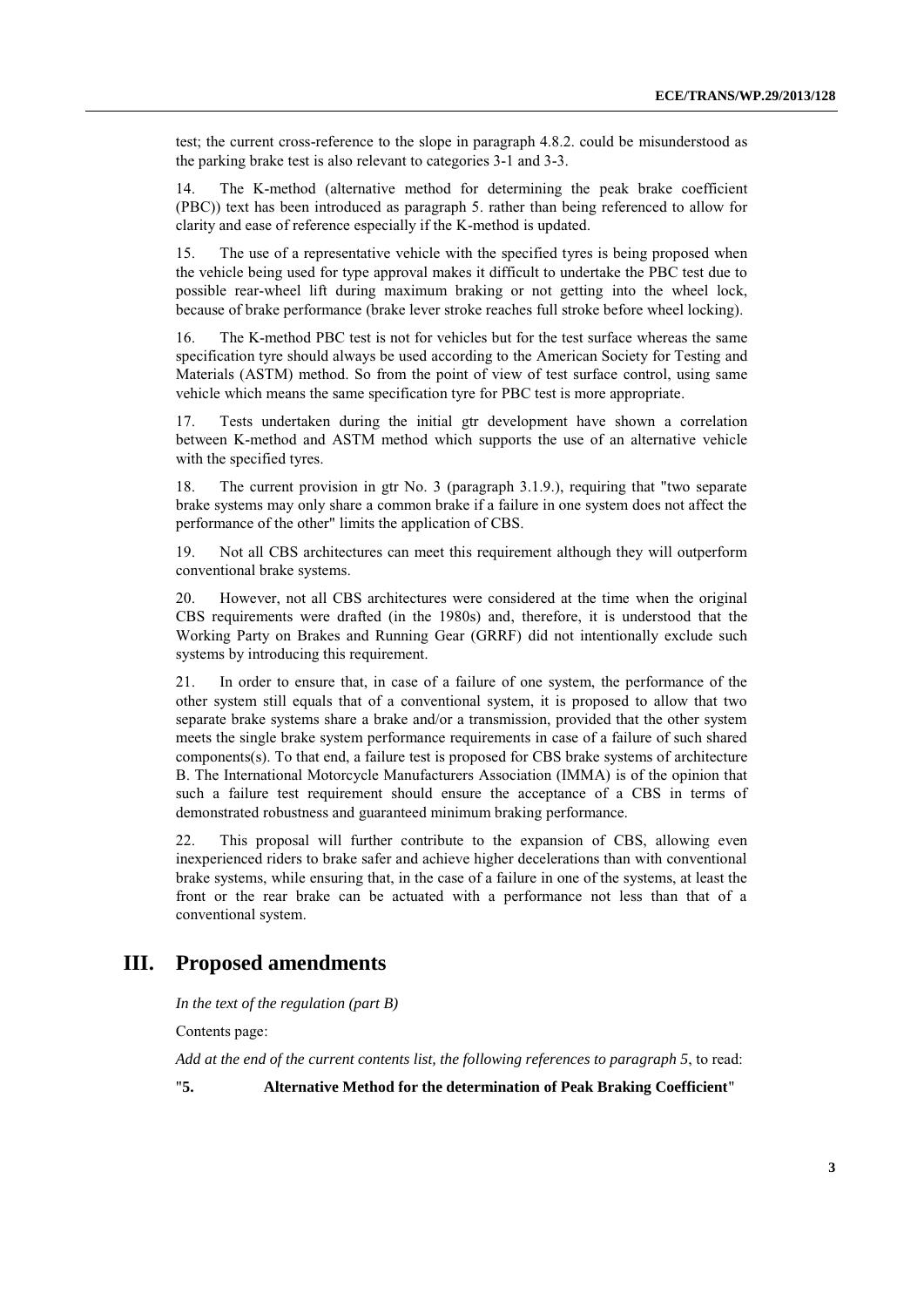*Paragraph 3.1.4.,* amend to read:

"3.1.4. Parking brake system:

If a parking brake system is fitted, it shall hold the vehicle stationary on the slope prescribed in paragraph 4.8.2 **4.1.1.4**.

**For 3-2, 3-4 and 3-5, the parking brake system shall be tested in accordance with paragraph 4.8.**

The parking brake system shall:

- (a) Have a control which is separate from the service brake system controls; and
- (b) Be held in the locked position by solely mechanical means.

Vehicles shall have configurations that enable a rider to be able to actuate the parking brake system while seated in the normal driving position."

*Paragraph 3.1.9.,* amend to read:

"3.1.9. In cases where two separate service brake systems are installed, the systems may share a common brake, if a failure in one system does not affect the performance of the other **and a common transmission**, **if the requirements of paragraph 4.12. are met.**"

*Paragraphs 4.1.1.3. and 4.1.1.4.,* amend to read:

"4.1.1.3 Measurement of PBC

The PBC is measured as specified in national or regional legislation determined by the approval authority using either:

- (a) The American Society for Testing and Materials (ASTM) E1136 standard reference test tyre, in accordance with ASTM Method E1337-90, at a speed of 40 mph without water delivery; or
- (b) The method specified in the appendix to Annex 4 **paragraph 5.** of UNECE Regulation No. 78, 01 series of amendments

*Note***: An alternative vehicle may be acceptable for PBC measurement by method (b) if that vehicle has shown the same nominal PBC on both high μ and low μ as previously determined by method (a)**.

**PBC measurement of the surface shall be carried out at least once a year. PBC measurement shall be completed prior to testing if any major maintenance or alterations that may significantly modify the PBC have occurred since the last measurement.**

4.1.1.4. Parking brake system tests:

The specified test slope has **shall have a test surface gradient of 18 per cent and shall have** a clean and dry surface that does not deform under the weight of the vehicle."

*Paragraph 4.9.1.,* amend to read:

- "4.9.1. General:
	- (a) The tests are only applicable to the ABS fitted on vehicle categories 3-1 and 3-3.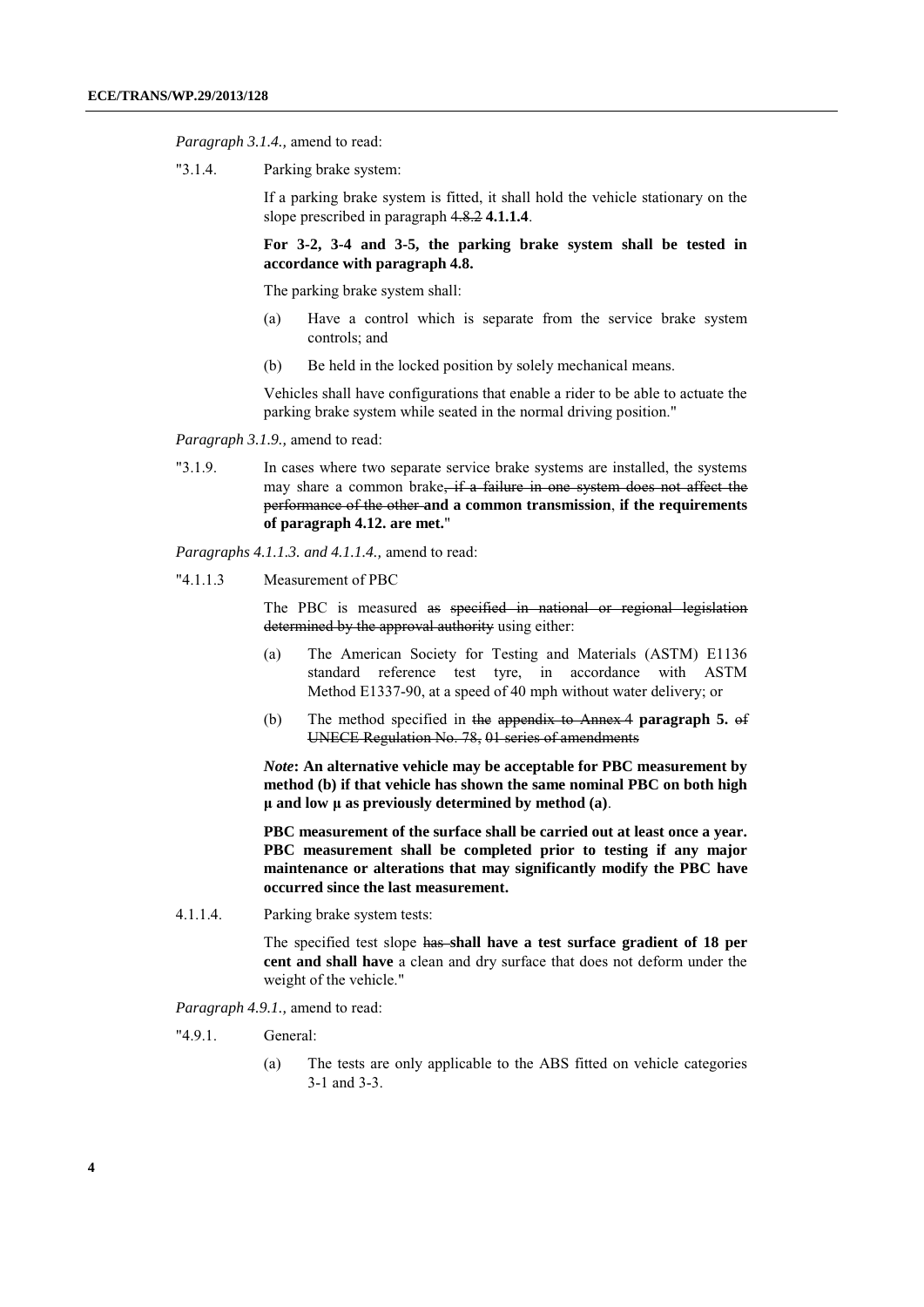- (b) The tests are to confirm the performance of brake systems equipped with ABS and their performance in the event of ABS electrical failure.
- (c) "Fully cycling" means that the anti-lock system is repeatedly **or continuously** modulating the brake force to prevent the directly controlled wheels from locking."

*Paragraph 4.9.3.1.,* amend to read:

"4.9.3.1. Test conditions and procedure:

…

(d) Brake actuation force:

The force applied is that which is necessary to ensure that the ABS will evele fully be fully cycling throughout each stop, down to 10 km/h."

*Paragraph 4.9.5.1.*, amend to read:

"4.9.5.1. Test conditions and procedure:

…

(e) Brake actuation force:

The force applied is that which is necessary to ensure that the ABS will evele fully be fully cycling throughout each stop, down to 10 km/h.

(f) Brake application rate:

The brake control actuation force is applied in  $0.1 - 0.5$  seconds."

*Paragraph 4.9.6.1.*, amend to read:

"4.9.6.1. Test conditions and procedure:

…

(e) Brake actuation force:

The force applied is that which is necessary to ensure that the ABS will eyele fully be fully cycling throughout each stop, down to 10 km/h."

*Paragraph 4.9.7.1.,* amend to read:

"4.9.7.1. Test conditions and procedure:

…

(e) Brake actuation force:

The force applied is that which is necessary to ensure that the ABS will eyele fully be fully cycling throughout each stop, down to 10 km/h."

*Insert a new paragraph 4.12*., to read:

- "**4.12. CBS failure test**
- **4.12.1. General information:**
	- **(a) This test will only apply to vehicles fitted with CBS of which the separate service brake systems share components;**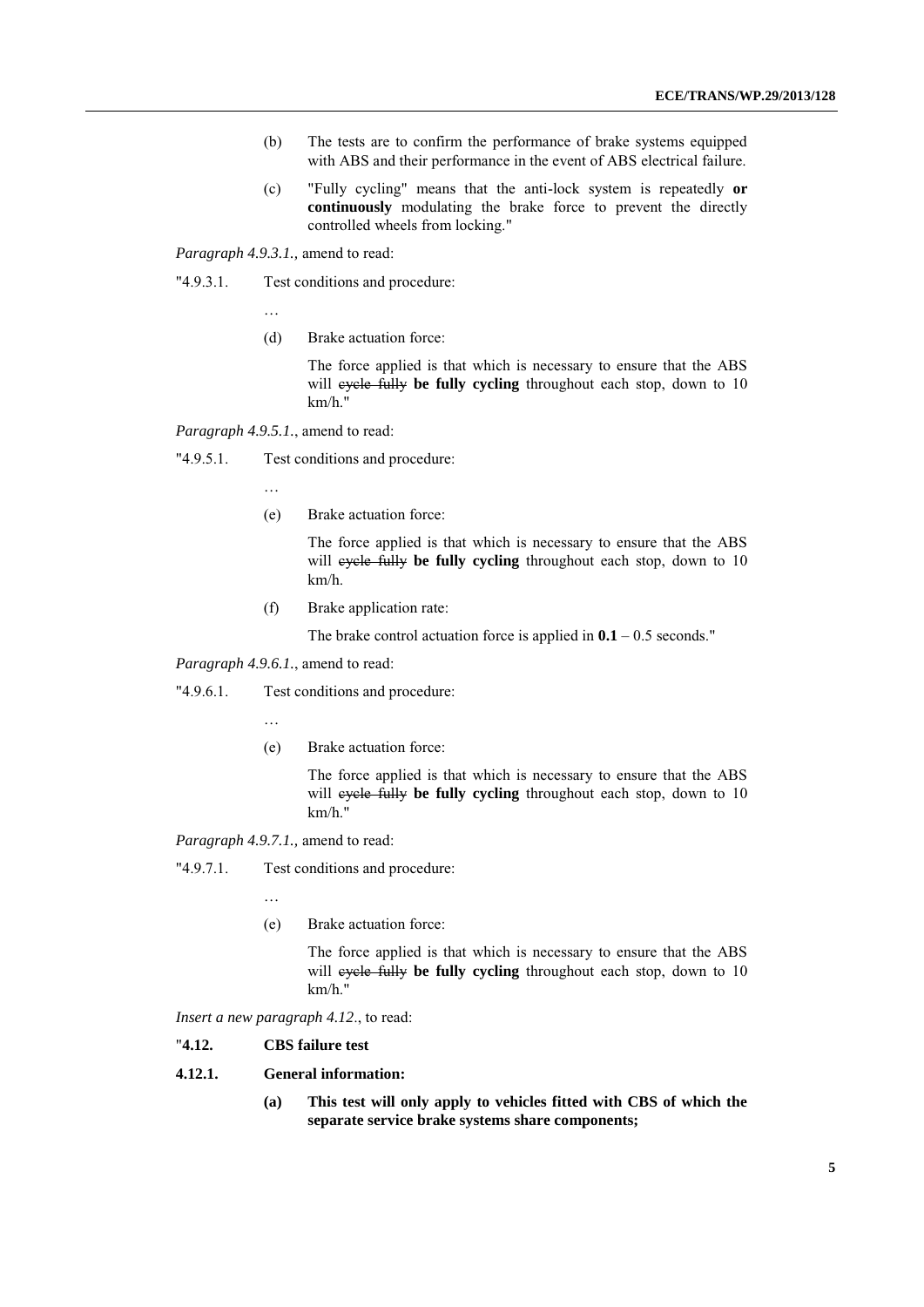- **(b) The test is to confirm the performance of the service brake systems in the event of failure of one of the common components. Certain parts, such as the brake itself, the brake cylinders and their pistons (except the seals) the push rods, the cam assemblies and the master cylinders (except the seals), shall not be regarded as liable to breakage if they are amply dimensioned, are readily accessible for maintenance, and exhibit sufficient safety features and therefore shall be exempted from a failure test.**
- **4.12.2. Test conditions and procedure:**
	- **(a) In case a vehicle is fitted with CBS of which the separate service brake systems share components, carry out the test set out in paragraph 3. of this annex, (dry stop test – single brake control actuated) with a simulated failure of the common component.**
	- **(b) Laden.**
- **4.12.3. Performance requirements**

**When the brakes are tested in accordance with the test procedure set out in paragraph 12.2., the stopping distance shall be as specified in column 2 or the MFDD shall be as specified in column 3 of the following table:**

| Column 1                    | Column <sub>2</sub>                                             | Column 3                    |
|-----------------------------|-----------------------------------------------------------------|-----------------------------|
| <b>Vehicle</b>              | <b>STOPPING DISTANCE (S)</b>                                    | <b>MFDD</b>                 |
| Category                    | (Where $V$ is the specified test speed in $km/h$ and $S$ is the |                             |
|                             | required stopping distance in metres)                           |                             |
| Front wheel(s) braking only |                                                                 |                             |
| $3-1$                       | $S \leq 0.1 V + 0.0111 V^2$                                     | $> 3.4 \text{ m/s}^2$       |
| $3 - 2$                     | $S \leq 0.1 V + 0.0143 V^2$                                     | $\geq 2.7$ m/s <sup>2</sup> |
| $3 - 3$                     | $S \leq 0.1 V + 0.0087 V^2$                                     | $\geq 4.4$ m/s <sup>2</sup> |
| $3-4$                       | $S \leq 0.1 V + 0.0105 V^2$                                     | $> 3.6$ m/s <sup>2</sup>    |
| $3 - 5$                     | $S \leq 0.1 V + 0.0117 V^2$                                     | $\geq 3.3$ m/s <sup>2</sup> |
| Rear wheel(s) braking only  |                                                                 |                             |
| $3-1$                       | $S \leq 0.1 V + 0.0143 V^2$                                     | $> 2.7$ m/s <sup>2</sup>    |
| $3-2$                       | $S \leq 0.1 V + 0.0143 V^2$                                     | $\geq 2.7 \text{ m/s}^2$    |
| $3 - 3$                     | $S \leq 0.1 V + 0.0133 V^2$                                     | $\geq 2.9$ m/s <sup>2</sup> |
| $3-4$                       | $S \leq 0.1 V + 0.0105 V^2$                                     | $> 3.6$ m/s <sup>2</sup>    |
| $3 - 5$                     | $S \leq 0.1 V + 0.0117 V^2$                                     | $> 3.3$ m/s <sup>2</sup>    |

*Insert new paragraphs 5. to 5.3.,* to read:

- "**5. Alternative Method for the determination of Peak Braking Coefficient**
- **5.1. General**
	- **(a) The test is to establish a Peak Braking Coefficient (PBC) for the vehicle when being braked on the test surfaces described in paragraphs 4.1.1.1. and 4.1.1.2.**

"

**(b) The test comprises a number of stops with varying brake control forces. Both wheels shall be braked simultaneously up to the point reached before wheel lock, in order to achieve the maximum vehicle deceleration rate on the given test surface.**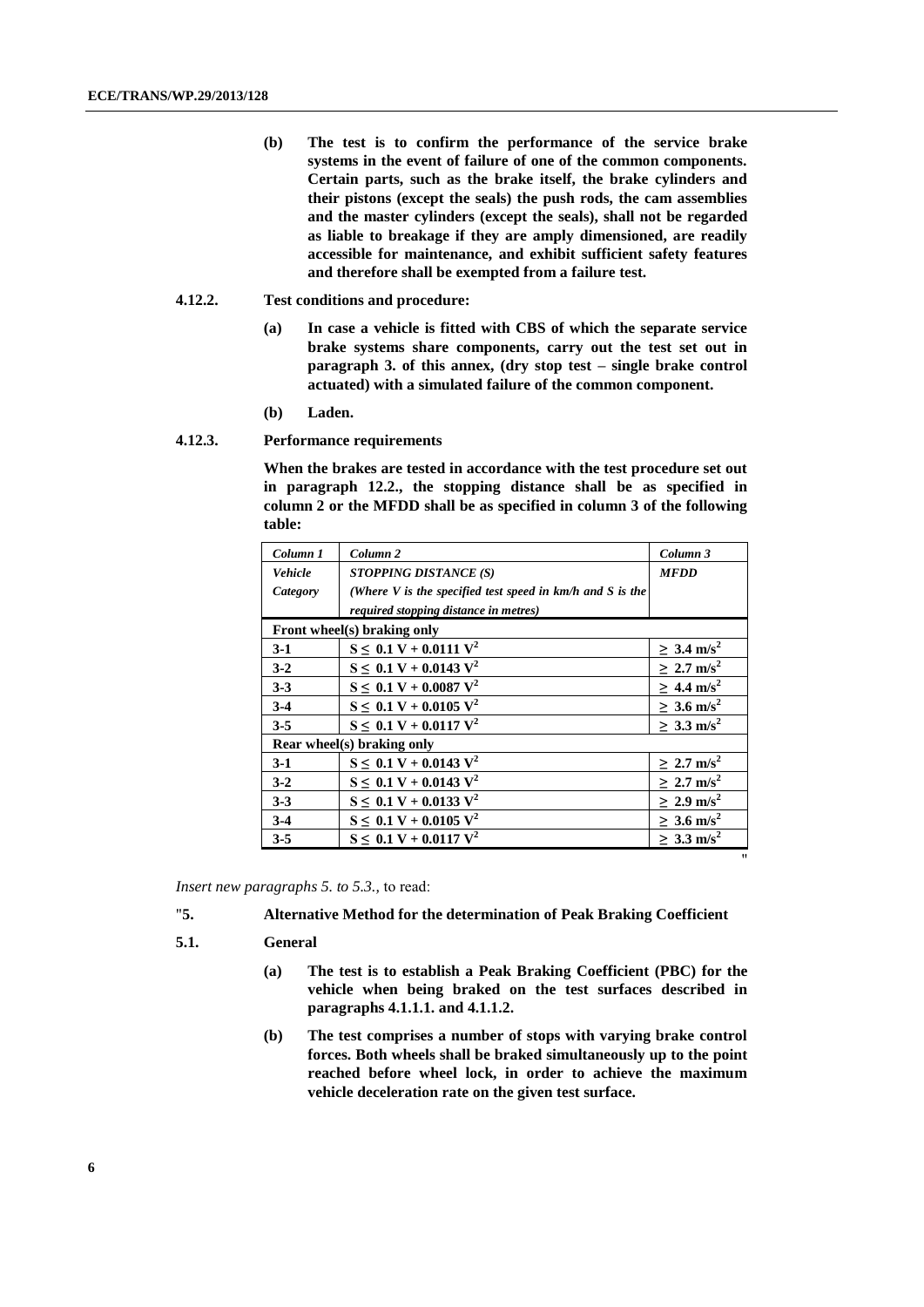- **(c) The maximum vehicle deceleration rate is the highest value recorded during all the test stops.**
- **(d) PBC is calculated from the test stop that generates the maximum vehicle deceleration rate, as follows:**

$$
PBC = \frac{0.566}{t}
$$

**where:**

**t = time taken for the vehicle speed to reduce from 40 km/h to 20 km/h in seconds.**

*Note***: For vehicles unable to achieve a test speed of 50 km/h, PBC shall be measured as follows:**

$$
PBC = \frac{0.566}{t}
$$

**where:**

**t = time taken, in seconds, for the speed of the vehicle to reduce from 0.8 Vmax to (0.8 Vmax - 20), where Vmax is measured in km/h.**

- **(e) The value of PBC shall be rounded to two decimal places.**
- **5.2. Vehicle condition**
	- **(a) The test is applicable to vehicle categories 3-1 and 3-3.**
	- **(b) The anti-lock system shall be inoperable between 40 km/h and 20 km/h.**
	- **(c) Lightly loaded.**
	- **(d) Engine disconnected.**
- **5.3. Test conditions and procedure**
	- **(a) Initial brake temperature:**  $\geq 55^{\circ}$ **C and**  $\leq 100^{\circ}$ **C.**
	- **(b) Test speed: 60 km/h or 0.9 Vmax, whichever is lower.**
	- **(c) Brake application:**

**Simultaneous actuation of both service brake system controls, if so equipped, or of the single service brake system control in the case of a service brake system that operates on all wheels.**

**For vehicles equipped with a single service brake system control, it may be necessary to modify the brake system if one of the wheels is not approaching maximum deceleration.**

**(d) Brake actuation force:**

**The control force that achieves the maximum vehicle deceleration rate as defined in paragraph 6.1.(c).**

**The application of the control force shall be constant during braking.**